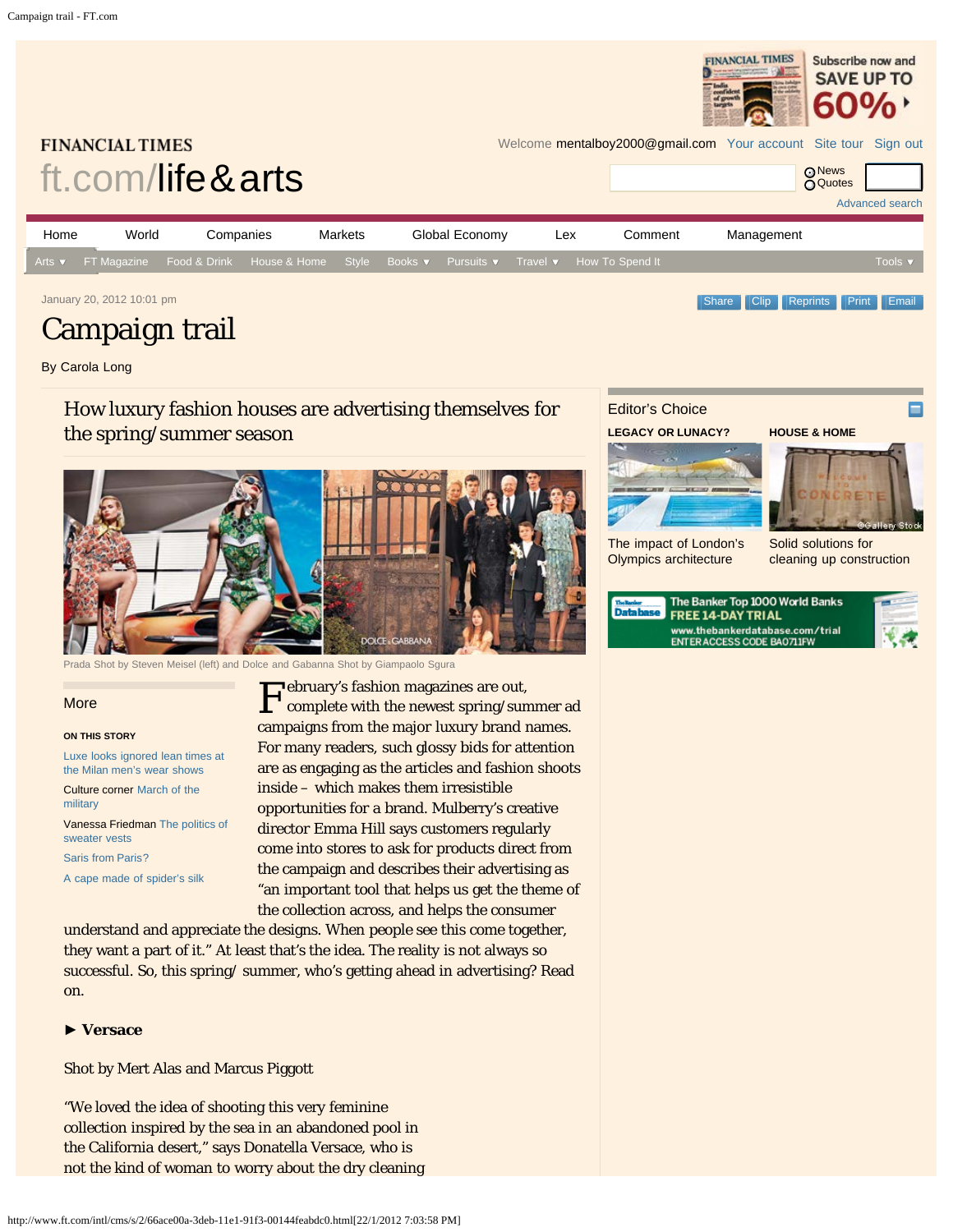

bills when leather meets chlorine. Water is one of the biggest trends this season – Versace's collection

includes neoprene fabrics and seashells and seahorses picked out in gold studs – and its various different campaign images send that message. The moodier feel of last season's ads lacked Versace's signature high gloss but the star of this season's spread, the supermodel Gisele, reasserts its identity as the go-to label for glamazons.

### ▼ **Jil Sander**

Shot by Willy Vanderperre



An ad with an implied narrative not only holds consumers' attention but suggests a label has depth. Hence Jil Sander's strategic choice to build on its "thinking woman's fashion label" image with a dark twisted tale that runs contrary to the simpler, bright-stuff-for-summer theme underlying many campaigns; here are film-still like images featuring a

Hitchcockian heroine trapped in a sinister house. One model, Natasha Poly even slightly resembles Hitchcock muse Grace Kelly. However, the campaign is not so conceptual that you can't see the mid-century inspired clothes (hourglass dresses, veiled hats), and shadowy photography cleverly highlights what a killer waist that green dress creates.



[View the slideshow](http://www.ft.com/intl/cms/s/2/f7393d4e-4273-11e1-97b1-00144feab49a.html)

## **Dolce & Gabbana**

#### Shot by Giampaolo Sgura

Like Mulberry, Dolce & Gabbana's image, and its campaign, is based on its national identity – or at least a fantasy version of it. There's no Mario Monti or debt crisis according to Dolce; instead we have a vision of family life shot in Portofino and inspired by Italian cinema. Monica Bellucci

and Bianca Balti are the voluptuous sirens making onion-print 50s dresses look va-va-voom, even amid mamas and bambini at a family party and first communion. Domenico Dolce says: "We are Italian and proud of this identity. Family and family ties mean a lot to our culture and we really like the idea to revisit visually these roles." It's not subtle but it is irresistible, even if it's as likely to boost sales of Costa Smeralda holidays as it is lace dresses. Think of it as Dolce in the nation's service.

### ▼ **Mulberry**

Shot by Tim Walker

#### Most popular in Life & Arts

- **1.** [The world according to Yayoi Kusama](http://www.ft.com/intl/cms/s/2/52ab168a-4188-11e1-8c33-00144feab49a.html)
- **2.** [Sex addiction? Damn attractive …](http://www.ft.com/intl/cms/s/2/ada439e0-4188-11e1-8c33-00144feab49a.html)
- **3.** [Got it maid](http://www.ft.com/intl/cms/s/2/33f715c6-3df6-11e1-91f3-00144feabdc0.html)
- **4.** [Veterans' struggle](http://www.ft.com/intl/cms/s/2/06863a6e-4188-11e1-8c33-00144feab49a.html)
- **5.** [Postcard from ... Davos: The hotel with no staff](http://www.ft.com/intl/cms/s/2/aeb67302-4039-11e1-82f6-00144feab49a.html)

#### [Latest headlines from The Week](http://theweek.com/)

[The latest tweets about the South Carolina primary](http://theweek.com/article/index/223561/the-latest-tweets-about-the-south-carolina-primary) [The Costa Concordia: Should captains always go down with](http://theweek.com/article/index/223571/the-costa-concordia-should-captains-always-go-down-with-the-ship) [the ship?](http://theweek.com/article/index/223571/the-costa-concordia-should-captains-always-go-down-with-the-ship) [Haywire: Finally, a believable female action star?](http://theweek.com/article/index/223563/haywire-finally-a-believable-female-action-star)

[Remembering Etta James, 'The Matriarch of the Blues'](http://theweek.com/article/index/223570/remembering-etta-james-the-matriarch-of-the-blues) [Marianne Gingrich's 'mightily hyped' interview: 5 talking](http://theweek.com/article/index/223564/marianne-gingrichs-mightily-hyped-interview-5-talking-points) [points](http://theweek.com/article/index/223564/marianne-gingrichs-mightily-hyped-interview-5-talking-points)

| Multimedia                | Quick links                                     |
|---------------------------|-------------------------------------------------|
| Video                     | <b>Mergermarket</b>                             |
| <b>Blogs</b>              | How to spend it                                 |
| <b>Podcasts</b>           | SchemeXpert.com                                 |
| Interactive graphics      | Social Media hub                                |
| Audio slideshows          | <b>The Banker</b>                               |
| <b>Picture slideshows</b> | fDi Intelligence                                |
| Tools                     | <b>Professional Wealth</b><br><b>Management</b> |
| Portfolio                 | This is Africa                                  |
| <b>FT Lexicon</b>         | <b>Investors Chronicle</b>                      |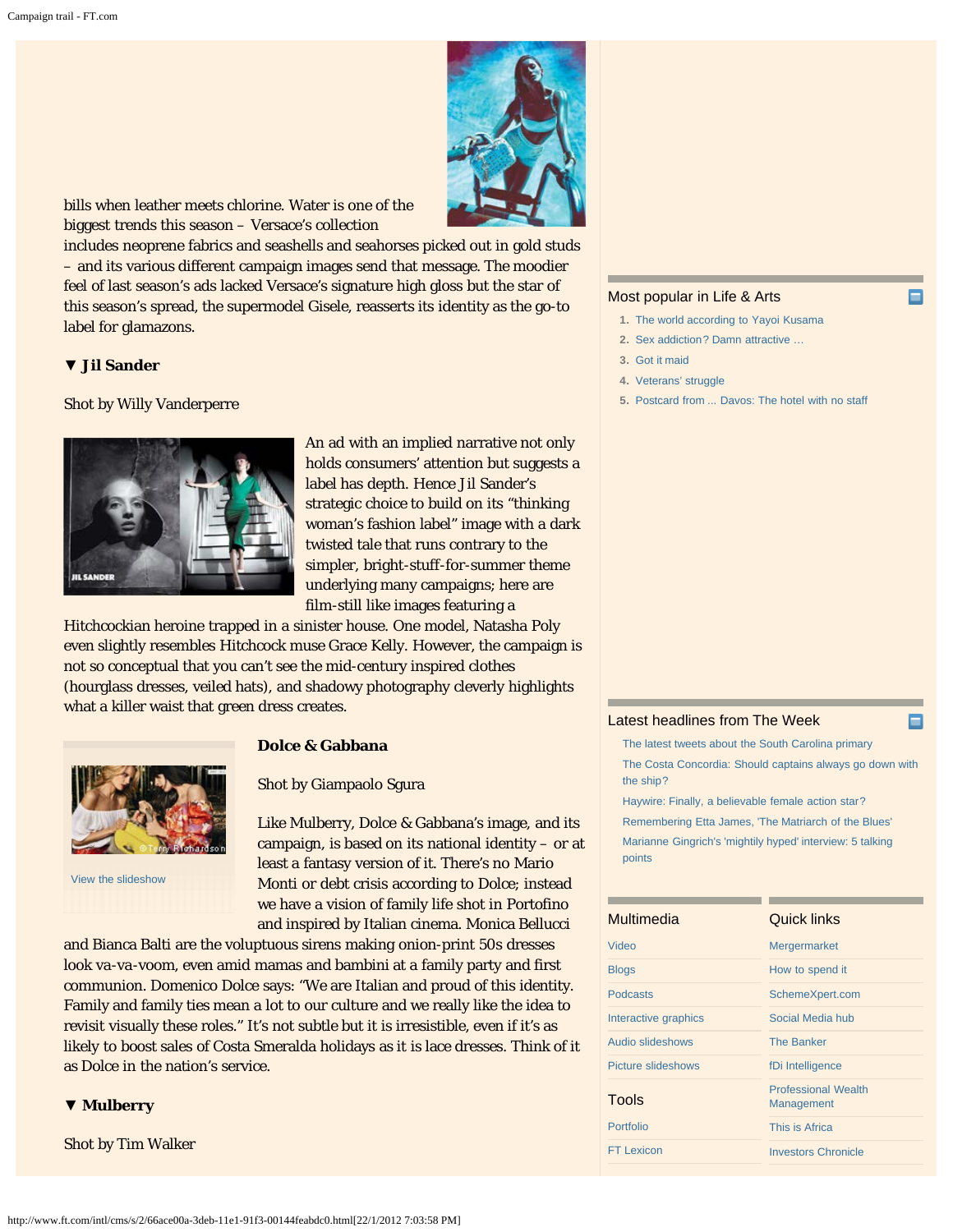

"We wanted the campaign to portray Mulberry in a very English, fun and colourful way," says creative director Emma Hill, "and Brighton beach perfectly encapsulated the nostalgia, whimsy and charm for this season." The sweetly surreal tone is typical of photographer Tim Walker, and successfully boosts Mulberry's identity as a young, accessible

heritage brand that doesn't take itself too seriously. Hill says her inspiration came from childhood holidays when "my family and I would go to the beach and sit in the rain in our Pac-a-macs eating seaside treats like sticks of rock and ice cream cones". Making the most of the brand's quintessentially British image was a smart move in the [year of the Olympics](http://www.ft.com/intl/london-2012-olympics), the jubilee and foreign tourists roaming the shops in search of "It" bags.



## ◄ **Gucci**

Shot by Mert Alas and Marcus Piggott

Photographer Helmut Newton was the inspiration behind the Gucci ads, which feature a pair of models inside a gold panelled room: one stands awkwardly in an overtly sexy dress and another is seated in a more androgynous jacket and trousers. Dubbed Hard Deco, this collection stands out for its tough feel in a generally

romantic season, and it expresses Gucci's confident, high-glamour DNA, but it doesn't entirely gel. What are these two doing inside the gold room? Is one of them dancing or just swaying? Why does the standing girl look so awkward? It's a mystery.

## ► **Christian Dior**

Shot by Mikael Jansson

Dior might not have a new designer but it does have a new face: actress Mila Kunis. In this shot the brand has decided to picture her sitting alone in a restaurant, with the slightly anxious expression of someone who's been stood up on a date. The Miss Dior bag looks good, as does Kunis, but the campaign lacks a distinct identity.



## ▼ **Burberry**

Shot by Mario Testino



Here we go again with the Bright Young British Things larking about in trenchcoats. Apart from a raffia collar here, or a furtrimmed hood there, the formula doesn't change much at Burberry. This time the freckly chap is Eddie Redmayne, star of *My Week With Marilyn*, and the girl is Cara Delevingne, socialite model and actress. Those

plain studio backgrounds might be intended to put the clothes centre stage but they're not very exciting – surely Burberry could afford a location?

| FT clippings               | <b>MandateWire</b>            |
|----------------------------|-------------------------------|
| <b>Currency converter</b>  | Services                      |
| <b>MBA</b> rankings        |                               |
| Today's newspaper          | <b>Subscriptions</b>          |
| FT press cuttings          | Corporate subscriptions       |
| FT ePaper                  | Syndication                   |
| Economic calendar          | <b>Privilege Club</b>         |
|                            | Conferences                   |
| Updates                    | <b>Annual reports</b>         |
| <b>Alerts Hub</b>          | Executive job search          |
| Daily briefings            | Non-Executive Directors' Club |
| FT on your mobile          | <b>Businesses for sale</b>    |
| Share prices on your phone | Contracts & tenders           |
| <b>Twitter feeds</b>       | Analyst research              |
| <b>RSS feeds</b>           | Company announcements         |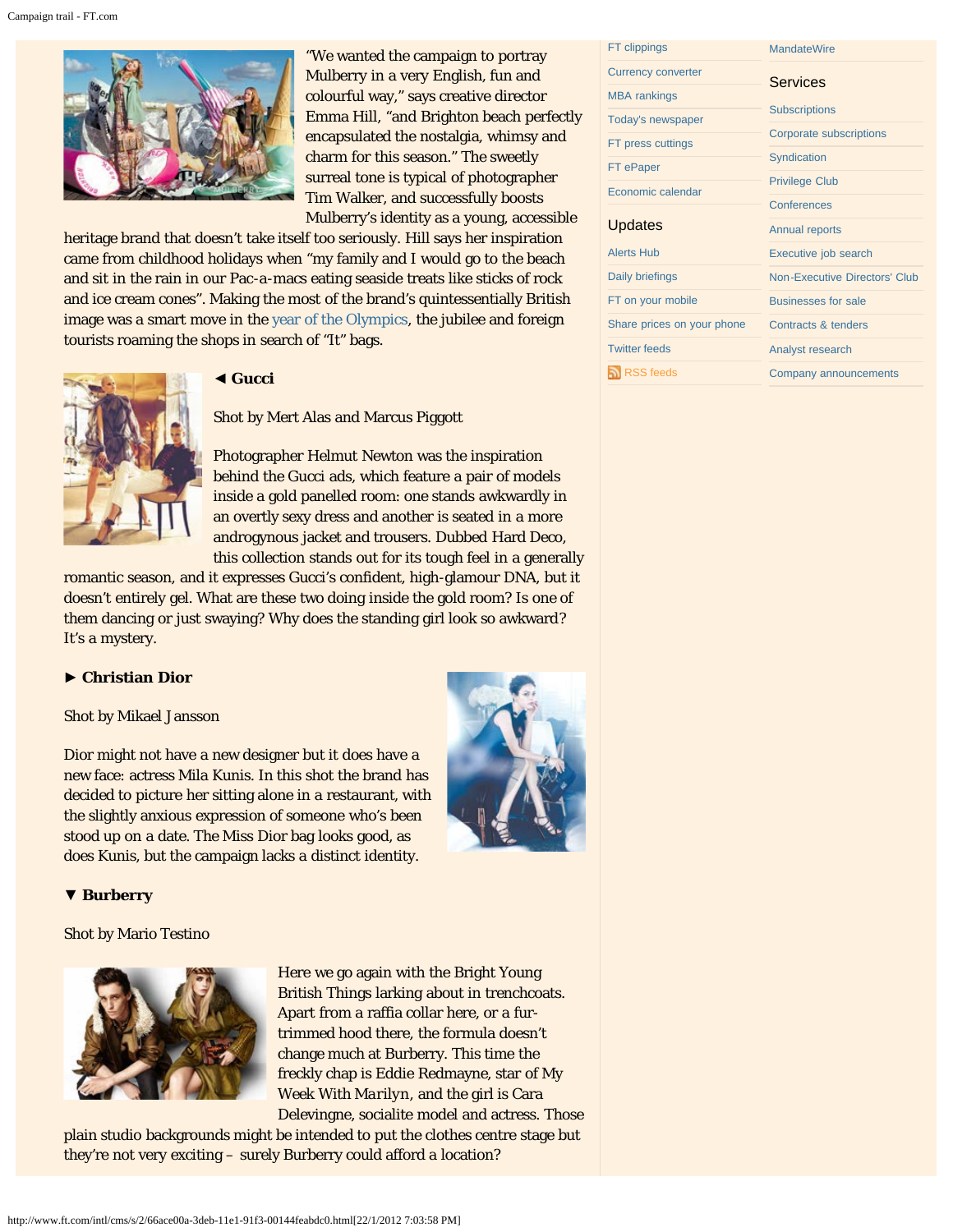## ► **Louis Vuitton**

Shot by Steven Meisel

"Think pink" could have been the imperative behind Louis Vuitton's spring/summer campaign. The setting – an imaginary ice cream parlour that was carefully recreated in a New York studio – is so delightfully fun it could turn Lisbeth Salander on to pastels. Everything says youth and freshness, down to the choice of "new face" models Daria Strokous and Kati Nescher. And then, on top of the candy colours, there's the arm candy; note the Lockit bag in sheer nylon voile and the implication that it's equally delicious.



LOUIS VUITTON

### ▼ **Chanel**

Shot by Karl Lagerfeld



There's a sporty feel to the Chanel campaign but it's a very elegant, retro take on exercise, as befits the location by the Hotel du Cap Eden Roc in the south of France. The complete series of pictures – this month's Elle has no fewer than 10 spreads – features Saskia de Brauw (left) and Joan Smalls on gymnastic ropes and parallel bars, while

Lagerfeld cracks a visual joke with a shot of one model in a diving mask carrying strings of pearls. The distance shots of the models on a floating platform in the sea are less successful – without close-up impact the monochrome gets lost amidst pages of glossy colour.

### **Prada**

### Shot by Steven Meisel

The saturated colours, modernist gas station and hot-rod cars all say 1950s America but, this being Prada, the highway women in this campaign are anything but passive homemakers. They've taken clothes associated with stereotypically perfect ladies of the time – the pin-up swimsuit, the ladylike bag, the duster coat – and made them look like the uniform of two liberated women about to do a Thelma and Louise. Optimistic, escapist, with a nod to a B-movie backstory, this is one of the season's strongest campaigns. Although the ad looks like it was shot on location in Miami, it was actually done in a studio.

[Copyright](http://www.ft.com/servicestools/help/copyright) The Financial Times Limited 2012. You may share using our article tools. Please don't cut articles from FT.com and redistribute by email or post to the web.

> [Clip](https://registration.ft.com/registration/barrier?location=http%3A%2F%2Fwww.ft.com%2Fcms%2Fs%2F2%2F66ace00a-3deb-11e1-91f3-00144feabdc0.html%23showclipthis) [Reprints](http://storytools.ft.com/storyTools/reprintOrRepublish.html?uuid=66ace00a-3deb-11e1-91f3-00144feabdc0) [Print](#page-0-0) [Email](#page-0-0) [Share](#page-0-0)

| Post your own comment                    |                  |  |
|------------------------------------------|------------------|--|
| To comment, you must sign in or register | Sign in Register |  |